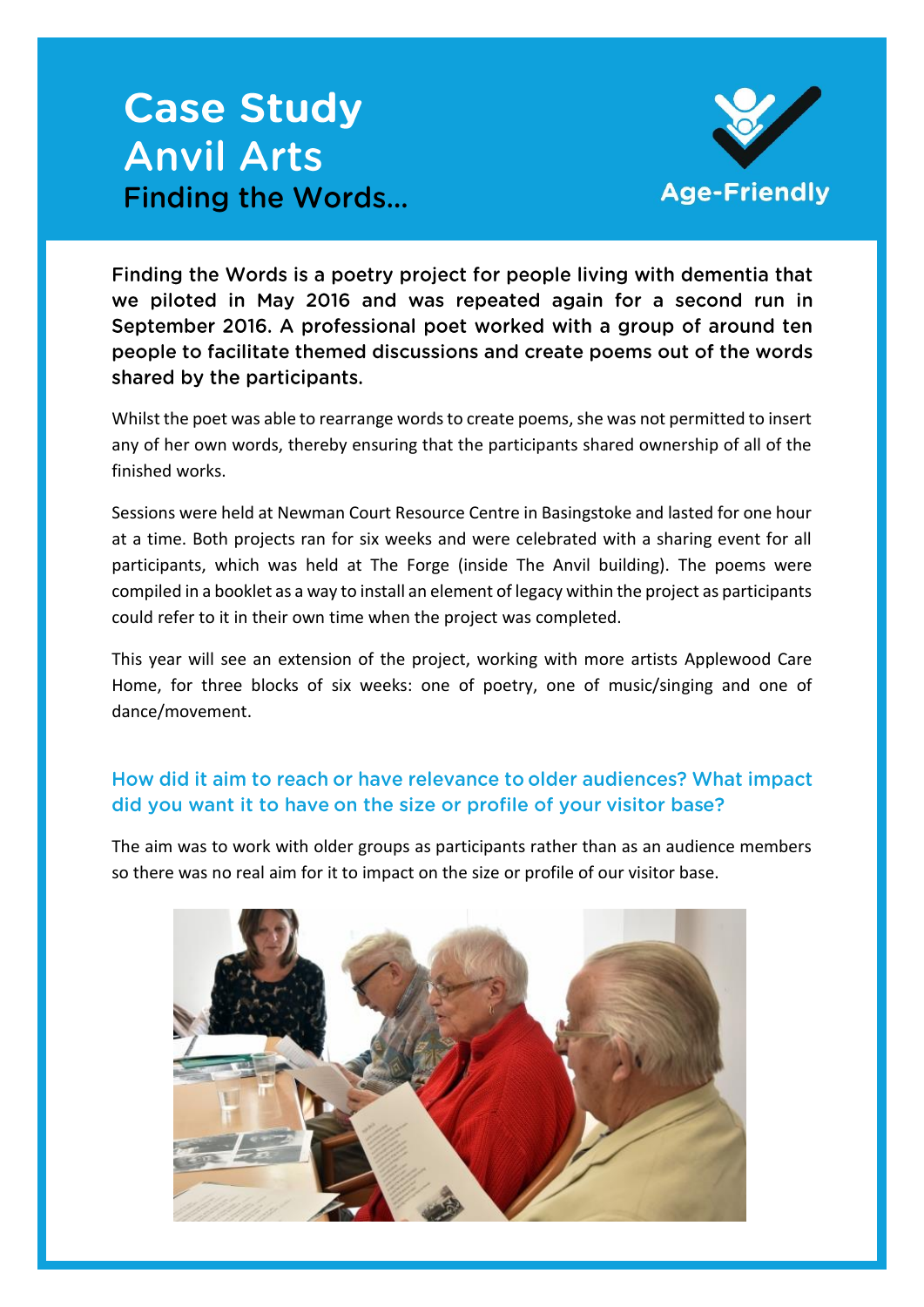### What other objectives were you hoping to achieve?

We endeavoured to achieve our aims in the following ways:

• By working with a professional poet who has experience in delivering poetry projects to vulnerable adults to create a four-week programme that will encompass the reading of existing poetry, explore the use of language to paint a picture and write original pieces either as individuals or as a group (depending on whichever works best with the group in question).

• By developing a website (or a webpage within the Anvil Arts website) where work can be shared and returned to at the leisure of participants and others – if developing a new website then a partnership will be sought with a local college to see if they are able to take on the project as part of their existing studies.

• By creating a user-friendly form that requires participants to consent to their work and/or image being shared and which will be referred to throughout the project in order to ensure that the participants are still happy with what they agreed to.

• By making contact with Newman Court Resource Centre in the first instance and discussing the project in order to ensure that their vital input and expertise are taken into account during the planning and delivery stages of this project, as well as contacting staff to make them aware of what the project involves and what to expect from the sessions. Also by the rapport developed between the Workshop Leader and the participants (and their friends and relatives) throughout the process – this will be achieved by listening to their needs and opinions, communicating in a way that is comfortable for them and by enabling them to withdraw from the project if it becomes clear that they are not comfortable being there.

• By entering into a contract with the Workshop Leader at the outset of the project to ensure that the sessions are delivered at the rate and on the dates and at the times agreed.

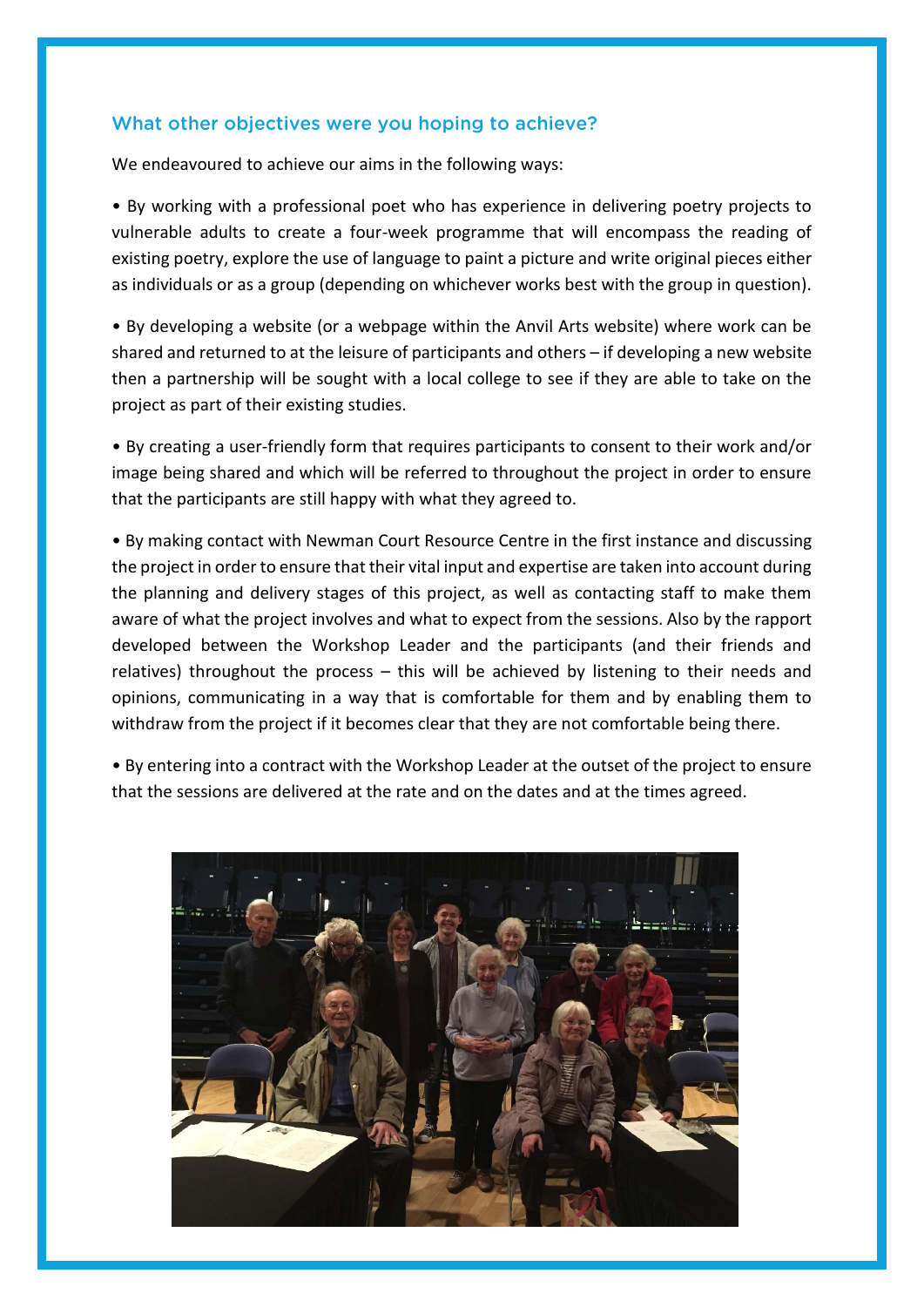### Were there opportunities for this activity to be intergenerational?

During one of the sessions in the first run we were able to invite a work placement student from a local school to assist the poet, including helping fill in feedback forms. Also, during the showcase event, we contacted a local college to source a musician to perform, so he was able to join in towards the end. There will definitely be opportunities for further intergenerational work in later incarnations of the project.

#### What worked well, what challenges did you face?

The sessions worked well in terms of structure and how well the poet facilitated conversations. The participants all enjoyed talking about their lives and there was much more laughter than anticipated! It was excellent to be able to invite them to our venue as well, which rounded off the project nicely and was thoroughly supported by staff here and at the Resource Centre. We faced challenges in terms of some input from support staff at the sessions; they were very friendly and helpful but sometimes did not allow participants enough space to speak, which was essential to the creation of the poems. Guidelines for carers and family were given to the Resource Centre prior to the start of the project but it is not clear that they were distributed accordingly. This will be addressed early on in future incarnations of the project so that staff are clear on what is expected of them during sessions in order to best develop a creative and safe environment for participants.

The poet, Maggie, said:

*I've enjoyed working with the group very much. Writing up the responses into a free verse group poem has been a rewarding activity. Having the poems made into a booklet and displayed at the centre is an excellent way of celebrating the group's work.*

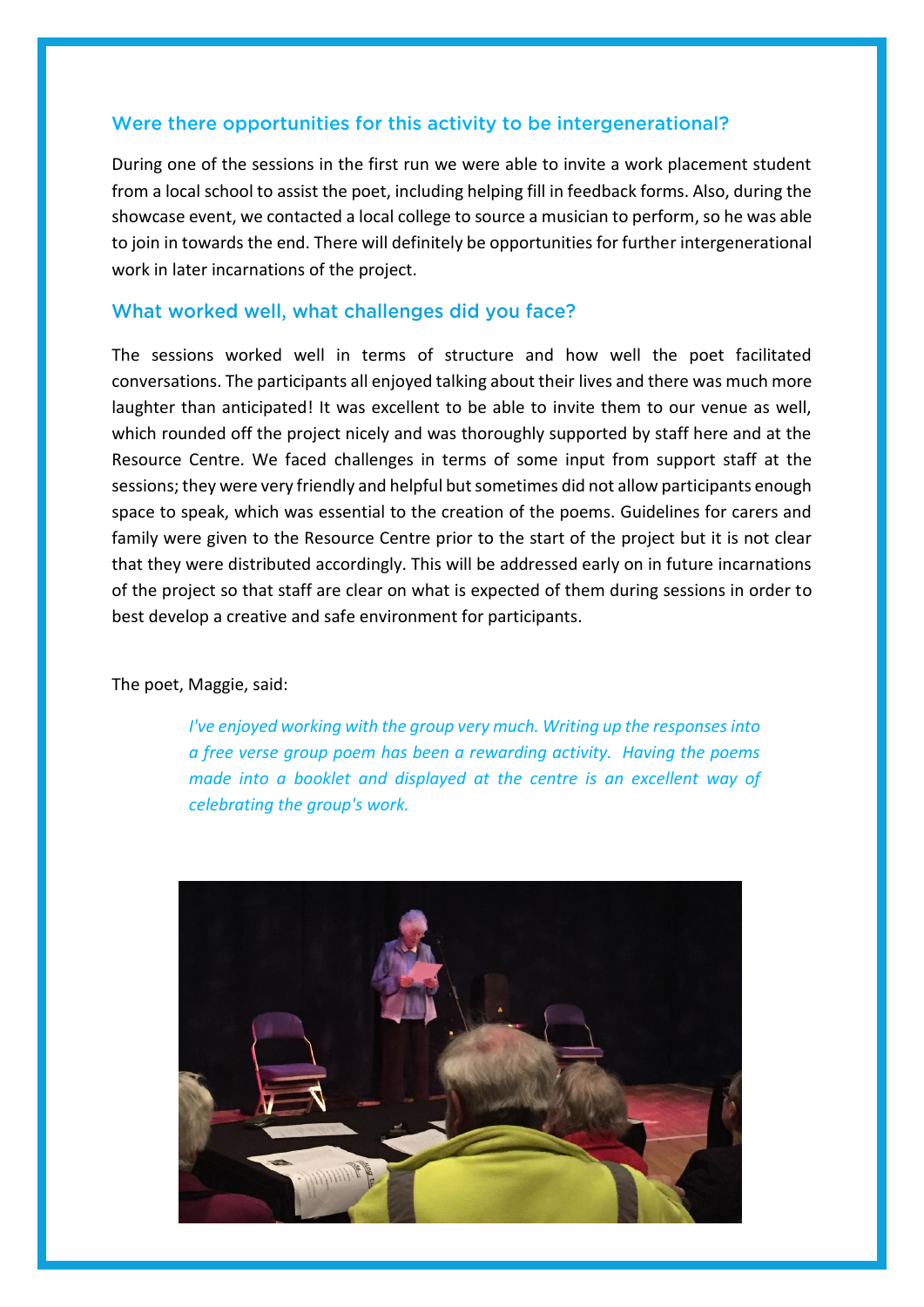## What have been the most important things you have learned?

We have learned that working with small groups of people over long periods of time is beneficial to the participants, and allows the workshop leaders/artists a better opportunity to foster creativity.

#### What will you do differently next time?

Next time we will work with the group over around five months at a time in order to develop more of a relationship and allow them to experience a range of art forms. We will also arrange the showcase event to take part during Dementia Awareness Week so that we can tie it in with other local events and shout about our achievements. We will also invite friends and family to attend, and encourage them to attend sessions along the way so that they also feel connected to the project. We will also aim to work with a recognised organisation (TBC) in order to acknowledge any changes to participants, such as improved cognition or general well-being, such as their mood or diet, for the duration of the project.

What "top tips" about engaging older audiences would you pass on to other organisations?

- $\triangleright$  Don't assume anything and don't talk down to people their language may be affected in some way, as might their hearing and/or perception, but speak to them exactly how you would speak to anyone else.
- $\triangleright$  Ask them what they are interested in there is no point going in with a project that they don't want to do as it will be a waste of their time and yours! And they won't get as much out of it as they would do with something that they're keen to engage with.
- $\triangleright$  Factor in time to enable conversations to flow their enjoyment of their time with you is the most important thing and if they want to stop for a chat then let it happen. Bring them back on task eventually but the more organic your sessions are the happier everyone will be.